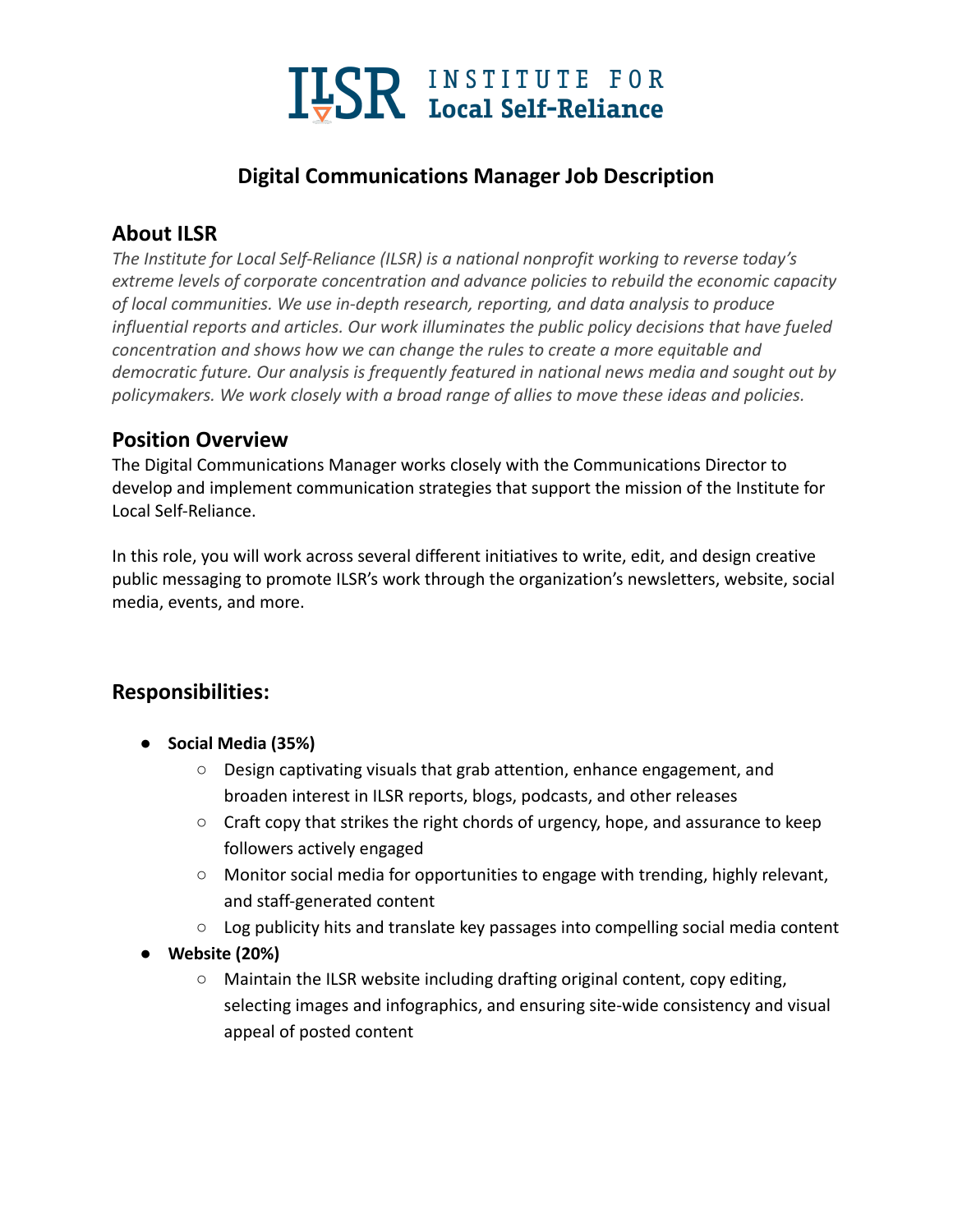

- **● Multimedia Production (15%)**
	- Distill and repurpose audio and video content from staff interviews, public hearings, virtual events, and other recordings that can be used on social media and other platforms
	- Occasional assistance with production of ILSR podcasts
- **● Email (15%)**
	- Manage and distribute regular email campaigns to multiple lists by synthesizing recent reports, releases, organizational happenings, and industry news
- **● Other (15%)**
	- Assist with content and layout of occasional ILSR pdf and printed publications
	- Support ILSR staff in virtual event planning and promotion
	- Expand content reach through outside channels via media kits, crossposts, and direct outreach
	- Track and present data for ILSR's website, newsletters, and social media to help improve strategies and tactics

#### **A Successful Candidate Is:**

- Passionate about ILSR's mission of countering corporate monopolies and building community power
- A good communicator in both written and visual formats with the ability to synthesize and convey complex ideas and policies in a clear and compelling way
- Experienced in managing social media channels
- Attuned to media trends and topics with an instinct for what will garner attention and enhance shareability
- Attentive to accuracy, detail, and nuance
- A creative thinker and collaborative team member
- Comfortable working with productivity tools and systems
- A skilled time manager with the ability to manage both long- and short-term deadlines
- Interested in using data to inform communication strategies and tactics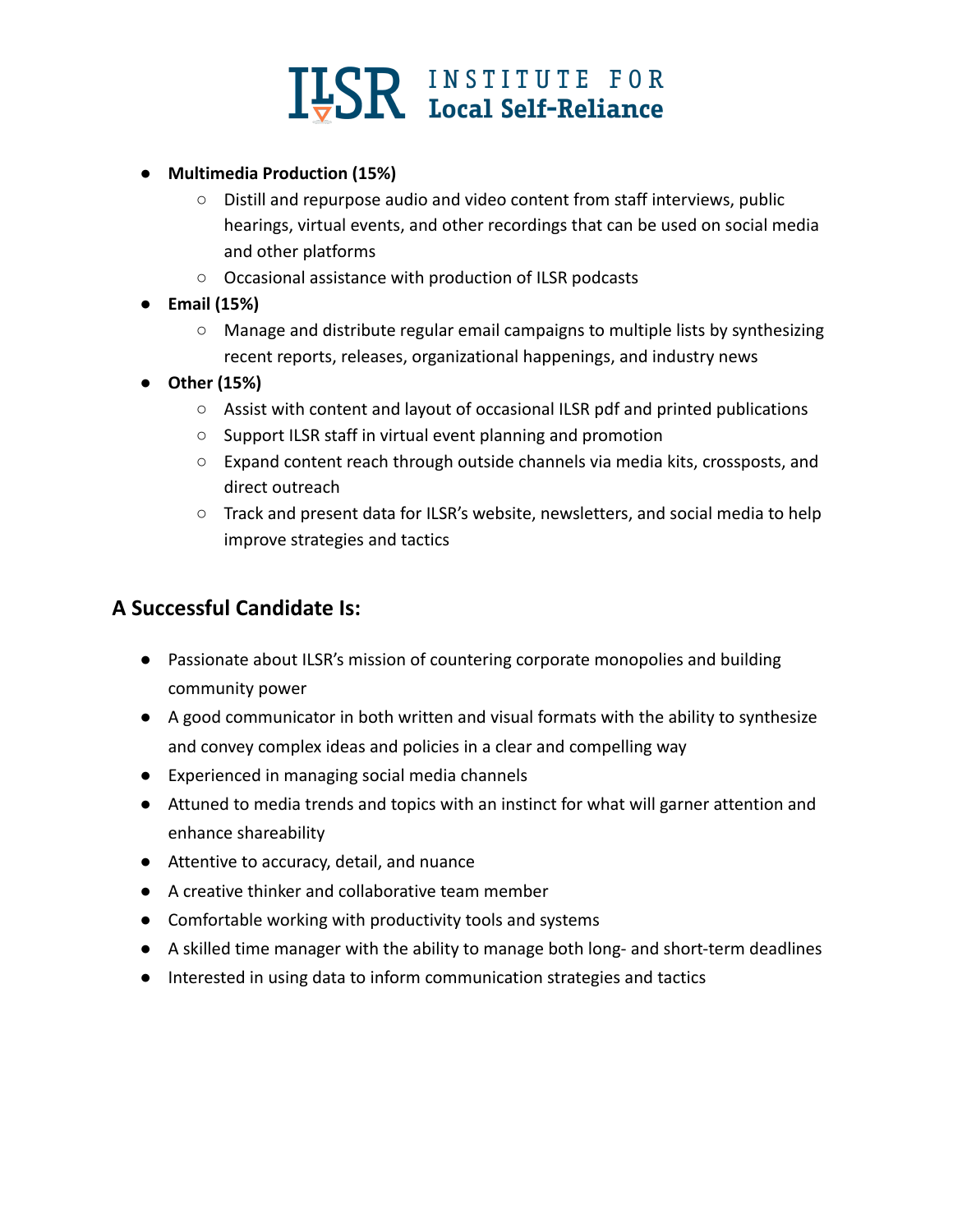

## **Preferred Qualifications:**

- A bachelor's degree or higher
- 5+ years of experience with translating complex messages into copy, graphics, and video content for broad audiences and with publishing via a variety of traditional and social media
- Understanding and engagement with public policy and economic issues, the legislative process, and grassroots movements
- Experience with the tools our communications team relies on: Google Workspace, Dropbox, Mailchimp, Hootsuite, Canva, Asana, and WordPress

### **Compensation:**

This position is full-time and can be done remotely or based in an ILSR office in Minneapolis, MN; Portland, ME; or Washington, DC where the Communications Director is based. Salary is competitive and commensurate with experience. The salary range for this position is \$60,000 to \$70,000 depending on skills and experience. Position includes 100% employer-paid health plan (you pay no premiums); generous vacation, holiday and parental leave; and a retirement plan with a matching contribution. We are a dynamic and friendly team dedicated to making the world a better place. ILSR takes professional growth seriously.

This is a bargaining union position with salary and benefits subject to pending collective bargaining, represented by OPEIU Local 12.

#### **How to Apply:**

Please send a cover letter addressed to Reggie Rucker, résumé, and no more than four samples reflecting your original work to **hiring@ilsr.org**. The cover letter should be no longer than 400 words and include mention of how you learned about the position.

At least one of the samples should be a writing sample, and no writing sample should be longer than 1,000 words (excerpts of longer pieces are welcome). If you have an online portfolio, you are welcome to include a link to that in addition to the samples included in your submission. Please submit all materials as a single PDF.